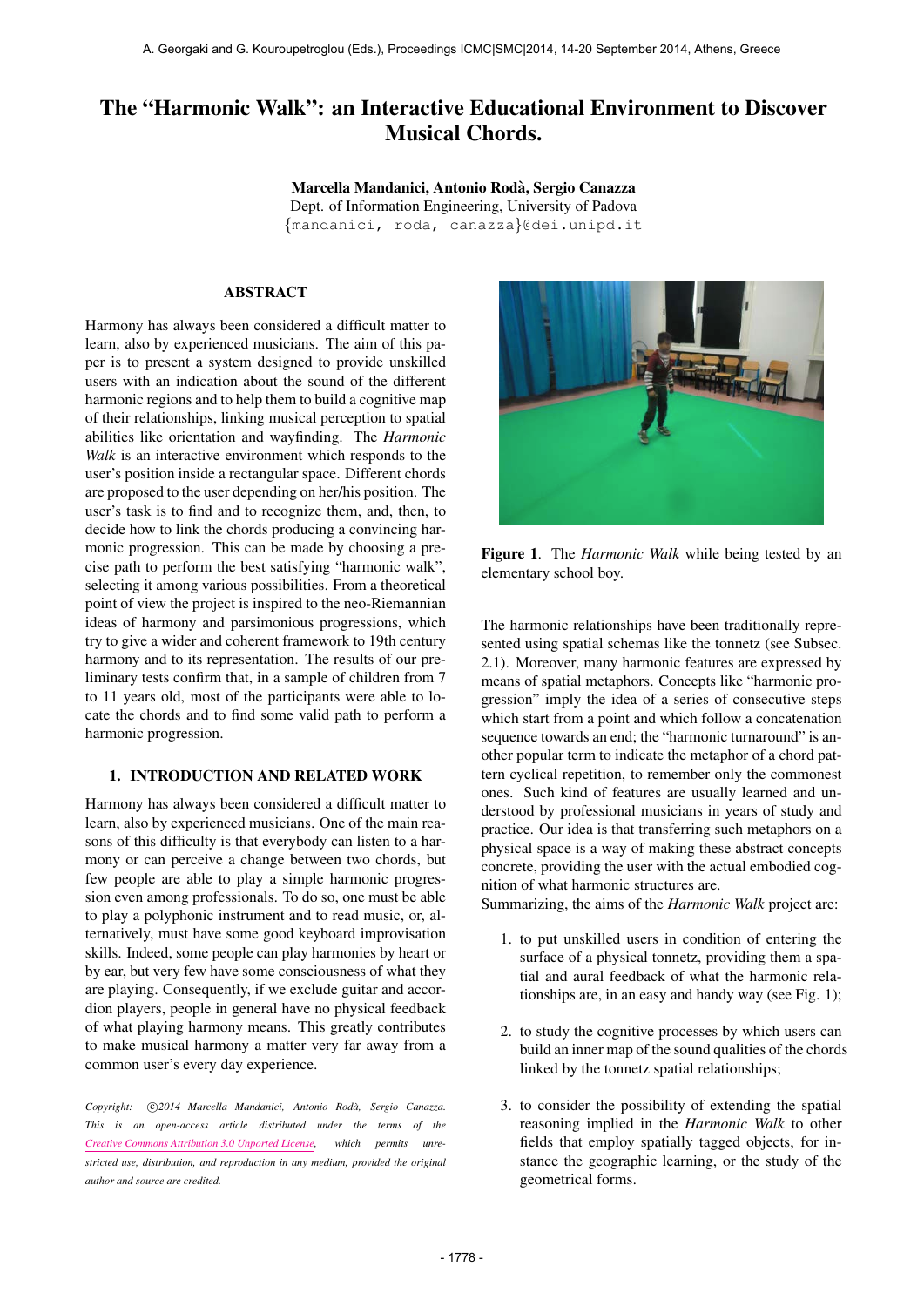In this perspective and at this early stage of the project, we want to investigate some preliminary aspects of the application. In particular this paper aims at discovering if an unexperienced user is able to recognize spatial locations by means of a harmonic feedback, to remember and to link them with one or more paths. Secondly we are interested in observing if and how world's and body's asymmetries influence the choice of the linking paths. After a short review of similar projects reported in literature, we provide a theoretical background about harmonic space theories (Subsec. 2.1) and about the interaction with the physical space (Subsec. 2.2). In Sec. 3 we describe the application architecture and in Sec. 4 we present some tests results.

#### 1.1 Related work

As far as concerns the interaction modality, an immediate predecessor of *Harmonic Walk* is the *Stanza Logo-motoria* [1], where the child has to use her/his spatial memory to match sounds with a spoken text.

Also the idea of exploiting the spatial properties of harmony is not new, as it has been widely developed in the *Harmony Space* project at the Music Computing Lab of the University of Standford in 1993 [2]. The *Harmony Space* interface shows a desktop bi-dimensional matrix of pitches ordered by major third on the horizontal axis and by minor third on the vertical axis. Choosing a key area, a chord size and a chord mapping, when a note is selected, the chord built on it will sound. The interface has been used to simplify the study of harmony, to analyze musical pieces and to compose new ones. It exists also a larger physical version of the interface, which employes a floor projection of the harmonic grid and a camera tracking [3]. A more recent experience of interaction with Holland's *Harmony Space* has been proposed using a 3D graphical representation of the tonnetz. The user interacts with the interface through colored controllers which are used to select the pitches and to produce the audio feedback [4]. The main difference between *Harmonic Walk* and *Harmony Space* is that the latter fits a more expert user level. The environment is very rich and complex as it allows many option possibilities (the number of pitches used for the chord, the chord type, the key, etc.): so the interaction actually depends on a preselected series of options. Also the aim of the application is different. While *Harmony Space* has been conceived for the study and the analysis of music, *Harmonic Walk* invites the user to enter a physical tonnetz and to see what s/he can discover about it, employing a very simple and immediate interaction modality. It emphasizes the harmony space exploration rather than a real knowledge of harmonic rules, and for this reason is principally aimed at unexperienced users.

A GPS system to navigate a wide tonnetz area has also been proposed by Behringer and Elliott [5], where the authors suggest some musical games about composition and harmony features knowledge. However, a system spread on a surface of many square meters, involves an interaction modality completely different from that employed in the *Harmonic Walk*.

# 2. THE HARMONIC WALK'S THEORETICAL BACKGROUND

#### 2.1 The harmonic space

The modern tonnetz, (the word literally means "web of tones") is an efficient and popular way to represent the harmonic space. In the tonnetz, pitches are disposed along horizontal and diagonal lines. As shown in Fig. 2, the horizontal lines connect the circle of fifths (in red). On the diagonal axis SE-NW lays the major thirds circle (in blue), while the diagonal axis SW-NE bears the minor thirds circle (in yellow).



Figure 2. The modern tonnetz with the fifths, major and minor thirds axis.

Brian Hyer [6] developed an extensive theory of triadic transformations formalizing the so called neo-Riemannian chord operations PAR, REL and LT (leittonwechsel). With respect to the C minor chord the first inversion is around its lower edge, the CG axis (Fig. 3a). The result is the C major chord, defined by the lower triangle C-G-E. This is called "P transformation", because it produces the parallel major chord of a minor chord. Inverting the same triangle chord around its right edge, causes a "R transformation" (REL), because the produced chord is the major relative Eb (Fig. 3b.) The same operation on the left side is a "L transformation" (LT, leading tone change) and produces the Ab chord (Fig. 3c). The whole group of these transformations is called "PRL transformations". PRL transformations introduce the idea of parsimony in harmonic progressions. A chord progression is parsimonious if the two chords have at least two pitches in common [7]. From the geometric point of view this is expressed by the commonality of one edge of the two triangles, as can be seen in Fig. 4. Here the starting chord is C major and the PRL transformations are represented by the black arrows. But, as a matter of facts, the geometric form of the triangle allows another kind of transformation that is a vertex inversion. This transformation implies the existence of only one common note between the two chords. The vertex transformation enlarges the idea of parsimony [8], [9], including a greater number of chords with a different grade of proximity (the grey dashed arrows in Fig. 4). Accepting this further range of inversions we obtain a relatively coherent field of twelve chords: three by PRL edge transformations and nine by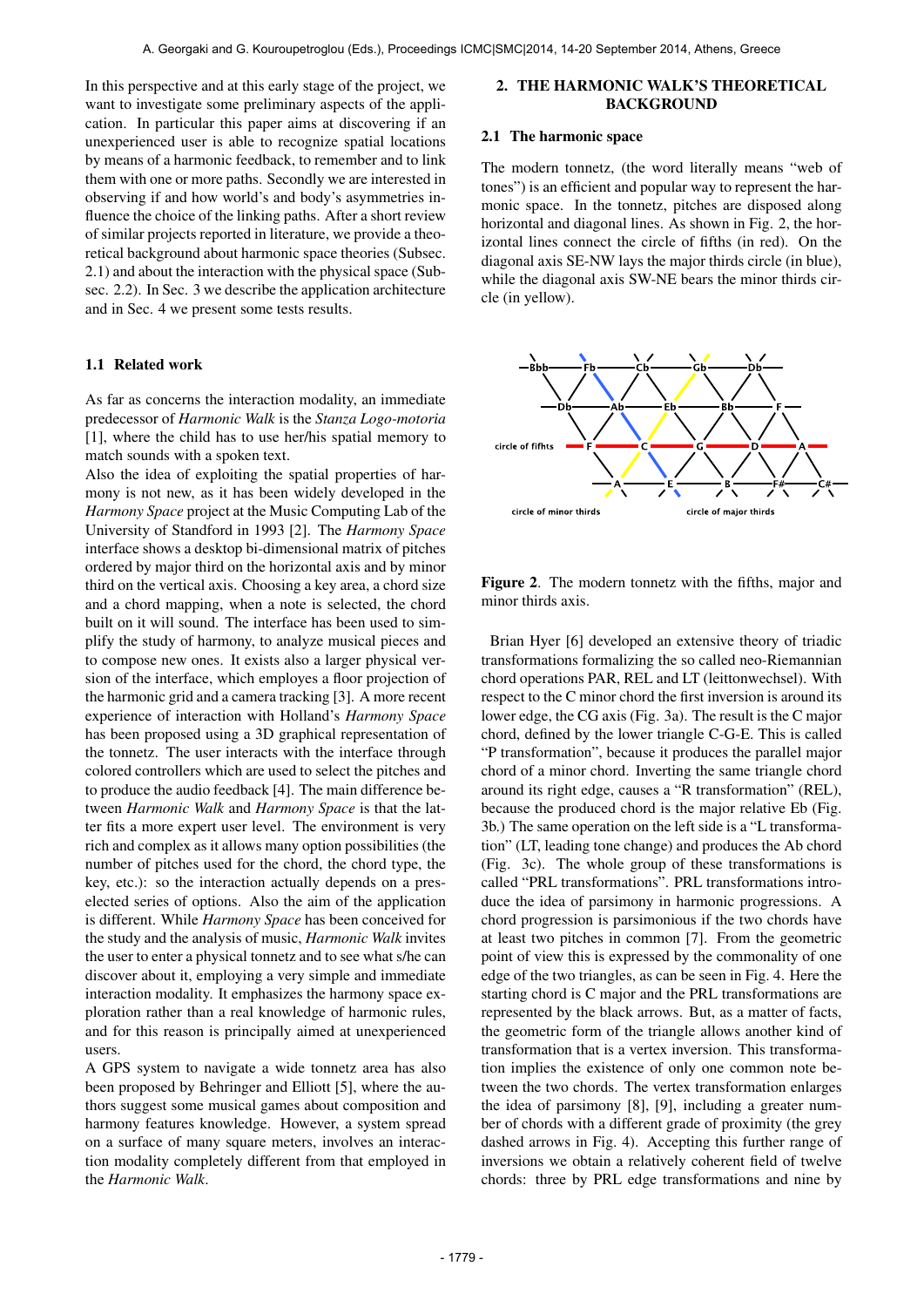



Figure 4. The tonnetz representation of PRL and vertices transformations with respect to the C major chord.

Figure 3. a) P transformation b) R transformation c) L transformation.

vertex transformations. To deliver a more precise measurement system of chords proximity degrees we introduce:

- 1. a pitch class definition of the harmonic relationships. Considering C as the starting point, we express the C major chord as the pitch class multiset  $\{0, 4, 7\}$ , where 0 is the unison, 4 is the major third and 7 is the fifth;
- 2. a displacement multiset associated with the harmonic relationship. E.g. the displacement multiset of the C major  $\{0, 4, 7\}$  and c minor  $\{0, 3, 7\}$  relationship is equal to  $\{0, 1, 0\}$ ;
- 3. a smoothness value, as the sum of the members of the displacement multiset, which expresses how far the second chord moves from the first in semitones;
- 4. a parsimony degree  $P_{m,n}$  where m expresses the number of moves by half step and  $n$  the number of moves by whole step.

As can be seen from Table 1, P and L transformations have the same smoothness and parsimony degree, while R has a smoothness of 2 and a parsimony degree  $P_{0,1}$ . This is due to the intrinsic asymmetry of the major and minor thirds axes along which the chords are overturned. The chords generated by the PRL and vertices inversions shape a rich harmonic world with traditional tonal harmonies, borrowed  $1$  and chromatic chords.

# 2.2 The physical space

The *Harmonic Walk* user's interface consists of a rectangular carpet put on the floor. It depicts a surface that comprehends the mapped space and that yields a useful visual reference for the perception of the centre and of the sides of the interface. The interaction happens when the user enters the sensorized zone and, walking on the carpet's bi-dimensional surface, moves on. The accessibility directions depend both on body's and world's asymmetries. Body's asymmetries hinge on the fact that, according to the spatial framework theory [10], we perceive the space around us by dividing it along the six sides of the body: head, feet, front, back, left and right (see Fig. 5).

The head-feet axis is the only one really asymmetric because it works only upward. The front-back axis is potentially symmetric, but is biased by the difficulty of perception and action in the world behind the back. Actually, the front-back axis separates the world in two parts: the one in front which can be easily reached, and the one on the rear which cannot even be seen. West and east lay on the left-right axis, which is symmetric: this means that these two directions could be equivalent.

As far as concerns world asymmetries, they can depend on a lot of elements like the room's door and windows orientation, the direction of the light, the other people's positions, the way the furniture is disposed and so on. In particular a very strong constraint could concern how the sensorized area is located inside the room. The door position and the proximity of one or more sides of the application's surface to the room walls, may be a strong spatial bias for the users when they decide to enter the application, influencing the number of available access possibilities. Another important asymmetry to be considered is the position of the teacher who guides the child in his environmental exploration and completion tasks. As on the surface there is

<sup>1</sup> Borrowed chords are commonly employed in modern as well as in 19th century harmony. They belong to parallel keys and can be used both in major and in minor mode.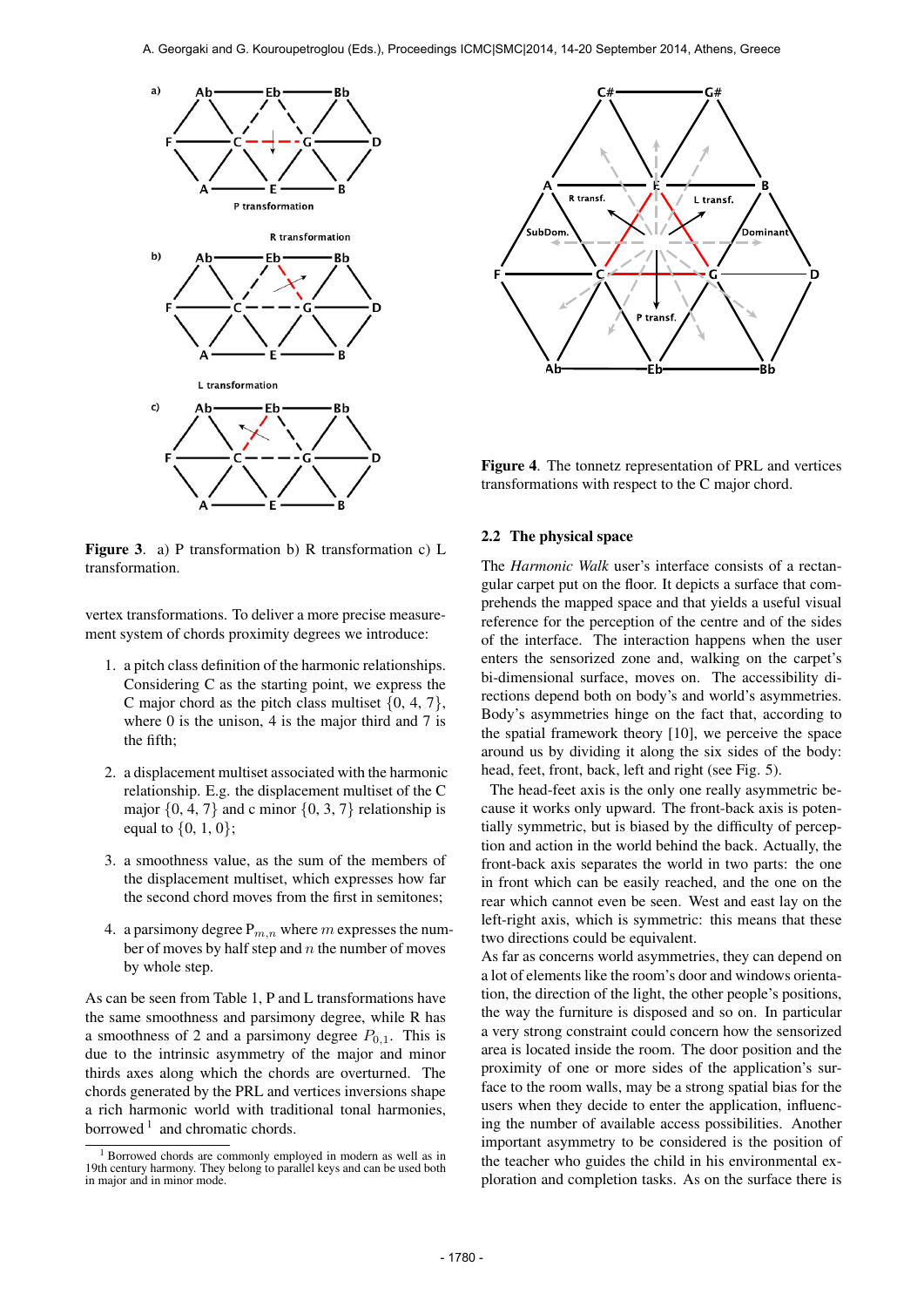|  |  |  |  |  | A. Georgaki and G. Kouroupetroglou (Eds.), Proceedings ICMC SMC 2014, 14-20 September 2014, Athens, Greece |  |
|--|--|--|--|--|------------------------------------------------------------------------------------------------------------|--|
|--|--|--|--|--|------------------------------------------------------------------------------------------------------------|--|

| Chords   | Pitch          | Transformation         | Harmonic              | Displacement  | Smoothness     | Proximity            |
|----------|----------------|------------------------|-----------------------|---------------|----------------|----------------------|
|          | classes        |                        | relationship          | Multiset      |                |                      |
| C major  | $\{0, 4, 7\}$  | P                      | <b>Minor Parallel</b> | $\{0, 1, 0\}$ | $\mathbf{1}$   | $P_{1,0}$            |
| c minor  | $\{0, 3, 7\}$  | (low edge inversion)   |                       |               |                |                      |
| C major  | $\{4, 7, 0\}$  | L                      | Mediant               | $\{0, 0, 1\}$ | 1              | $P_{1,0}$            |
| e minor  | ${4, 7, 11}$   | (right edge inversion) |                       |               |                |                      |
| C major  | $\{4, 7, 0\}$  | $\mathbf{R}$           | <b>Minor Relative</b> | $\{0, 2, 0\}$ | $\overline{2}$ | $P_{0,1}$            |
| a minor  | $\{4, 9, 0\}$  | (left edge inversion)  |                       |               |                |                      |
| C major  | $\{0, 4, 7\}$  | <b>Upper vertex</b>    | Major                 | $\{1, 0, 2\}$ | $\overline{3}$ | $P_{1,1}$            |
| A major  | $\{1, 4, 9\}$  | inversion              | Superdominant         |               |                |                      |
| C major  | $\{0, 4, 7\}$  | <b>Upper vertex</b>    | Chromatic             | $\{1, 0, 1\}$ | $\overline{2}$ | $P_{2,0}$            |
| c# minor | $\{1, 4, 8\}$  | inversion              | relationship          |               |                |                      |
| C major  | $\{4, 7, 0\}$  | <b>Upper vertex</b>    | Major Mediant         | $\{0, 1, 1\}$ | $\overline{2}$ | $P_{2,0}$            |
| E major  | ${4, 8, 11}$   | inversion              |                       |               |                |                      |
| C major  | $\{0, 4, 7\}$  | Left vertex inversion  | Subdominant           | $\{0, 1, 2\}$ | $\overline{3}$ | $P_{1,1}$            |
| F major  | $\{0, 5, 9\}$  |                        |                       |               |                |                      |
| C major  | $\{0, 4, 7\}$  | Left vertex inversion  | Minor                 | $\{0, 1, 1\}$ | $\overline{2}$ | $\overline{P_{2,0}}$ |
| f minor  | $\{0, 5, 8\}$  |                        | Subdominant           |               |                |                      |
| C major  | $\{0, 4, 7\}$  | Left vertex inversion  | Flat sixth            | $\{0, 1, 1\}$ | $\overline{2}$ | $P_{2,0}$            |
| Ab major | $\{0, 3, 8\}$  |                        |                       |               |                |                      |
| C major  | $\{4, 7, 0\}$  | Right vertex           | Dominant              | $\{2, 0, 1\}$ | $\overline{3}$ | $P_{1,1}$            |
| G major  | $\{2, 7, 11\}$ | inversion              |                       |               |                |                      |
| C major  | $\{4, 7, 0\}$  | Right vertex           | Flat third            | $\{1, 0, 2\}$ | $\overline{3}$ | $P_{1,1}$            |
| Eb major | $\{3, 7, 10\}$ | inversion              |                       |               |                |                      |
| C major  | $\{4, 7, 0\}$  | Right vertex           | <b>Minor Dominant</b> | ${2, 0, 2}$   | $\overline{4}$ | $P_{2,2}$            |
| g minor  | $\{2, 7, 10\}$ | inversion              |                       |               |                |                      |

Table 1. The PRL and vertices transformations chord's table with respect to the C major chord.



Figure 5. The human body axes, illustrating the head-feet, front-back and left-right relative directions.

no visible referring point, we can assume that the teacher's side makes the user's orientation no longer neutral and that they will probably perceive this direction as the most important with respect to the others. A last very important bias is the rectangular form of the application surface itself, where sides and centre can play an important role in the user's spatial perception.

We describe the orientation of the application in Fig. 6, where we use cardinal points or, more easily, the clock metaphor. By convention, we put the south (or h. 6) in the direction of the teacher and, consequently, we name all the other directions.



Figure 6. The orientation of the application's interface.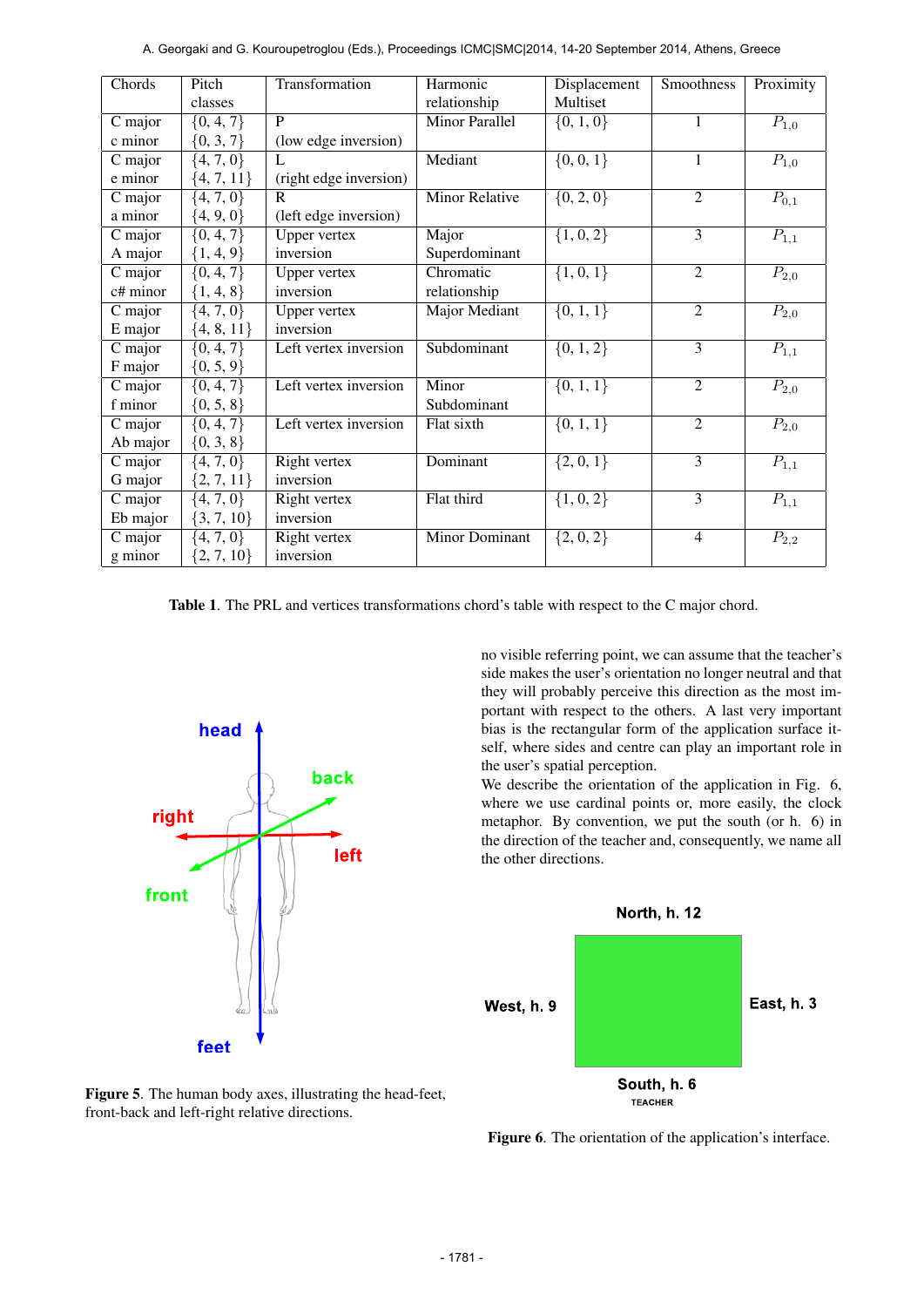#### 3. THE "HARMONIC WALK" APPLICATION

# 3.1 System architecture



Figure 7. The system architecture.

The *Harmonic Walk*<sup>2</sup> architecture is composed by two software modules, aimed at video analysis and sound synthesis respectively (see Fig. 7). A ceiling mounted video camera, oriented perpendicularly to the floor, captures the users' movements inside a rectangular area, whose dimensions depend both from the distance camera-floor and the field of view of the lens. As the system is designed for carrying out educational activities inside a classroom, the camera lens is chosen in order to view a rectangle of about 3x4 meters when the camera is mounted on the ceiling of the room. The video module analyzes the input images in three steps: first, the background is subtracted following the averaging background method proposed in [11], with adaptive thresholds for each color channel; then, the resulting black and white images are processed by means of morphological transformations [12] in order to obtain well shaped blobs, representing the users' silhouettes seen from the top; finally, the blobs moves are tracked and the two-dimensional barycenter of each blob is calculated. Although the video analysis module can track more users simultaneously, this first implementation of the *Harmonic Walk* is designed to be used by a single user at a time. The user's barycenter coordinates are sent via OSC to the sound synthesis module, implemented in the Max/MSP environment. Depending on the user's position, the sound module provides an audio output, composed by a particular harmonic chord, following a pre-defined map (see Fig. 10). Each chord is synthesized using four different wave shapes mixed together to form a uniform sound. A proper envelope and reverberation effect ensures a certain persistence of the sound also after the sounding zone has been hit. As soon as the sounding zone is abandoned, the reverberation effect is muted, stopping any residual audio feedback.

#### 3.2 The Harmonic Walk's Cognitive Map

As soon as users enter the application's surface, they begin to employ their previously acquired spatial learning, one of whose fundamental elements are landmarks knowledge. Landmarks are important because they are the milestones of the route [13]. At the beginning the only thing the children know is that they have to find four sounds. But they have no idea of what kind of sounds will be discovered and where these sounds are. So they will begin to move in the search employing locomotion, which refers to the guidance of oneself through space. In this initial condition, locomotion is a free wandering, as the children haven't yet any available data to build a cognitive map.

As soon as the children discover the first sounding area, they register the first landmark, beginning so to feed their application's cognitive map. A spatial cognitive map is constituted by many stored discrete pieces of knowledge including landmarks, route segments and regions. In the case of our application, the landmarks are represented by the chords that are set on the surface of the carpet; the regions are represented by the areas corresponding to a determined chord; the route segments are represented by the paths that the user employs to link the various chords. Nevertheless, a spatial cognitive map is much more than a mental routing sketch, as it includes other non-spatial elements, like perceptual attributes and emotions. In the case of the *Harmonic Walk*, the sound perceptual attribute itself is the landmarker, and the various landmarks are differentiated in base of their position and in base of the fact that these attributes are perceived as different. The discovery of a second sounding zone adds another landmark to the children's map, and so on. When the exploration phase is completed, we ask the children to try to connect the found areas to see if the harmonic progressions played are of some interest for them. This involves a certain number of abilities that are built in various subsequent stages:

- 1. to distinguish a chord from another,
- 2. to locate them and to maintain a steady position so to listen to the new found chord,
- 3. to remember the regions where the various chords are,
- 4. to provide a route to reach the various stored regions,
- 5. to navigate the discovered sounding regions in search of some convincing harmonic progression.
- 6. When one is found, the ability to build one or more navigation patterns linking the various chords and, at the end,
- 7. to perform the chosen pattern repeatedly.

For each of these stages we provide an evaluation grid to be used by the observers during the test.

<sup>2</sup> See <http://smc.dei.unipd.it/harmonicwalk.html> for the *Harmonic Walk* videos, Max/Msp patches and sound samples.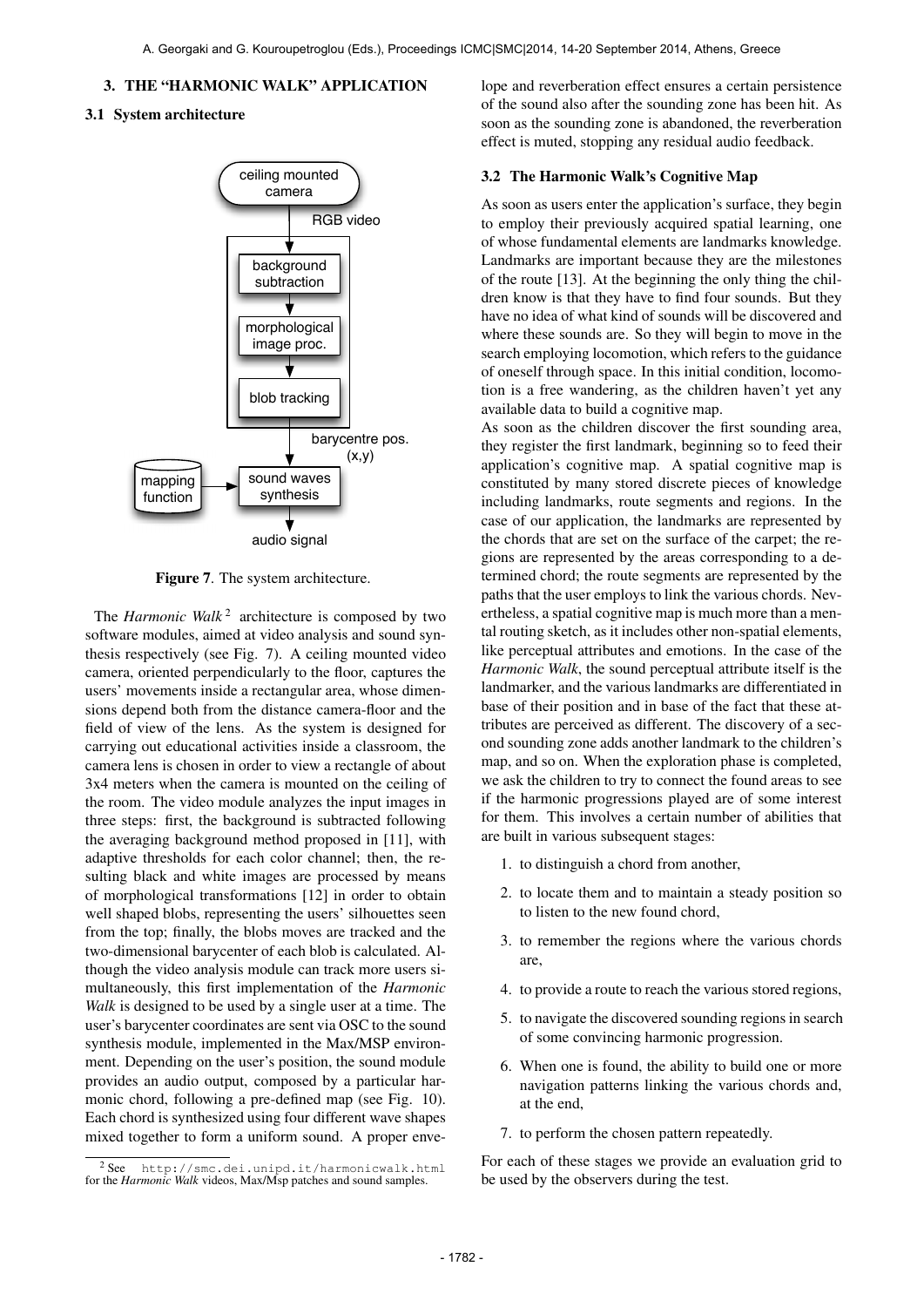#### 4. EXPERIMENTAL ASSESSMENT

# 4.1 Subjects

We organize a series of observational tests to collect some raw data from the potential users of the *Harmonic Walk* application.

We identify our primary users in upper elementary school students, approximately from 7 to 11 years old (the second cycle of Italian primary school). The tests carried on with the *Stanza Logo-motoria* [1], whose interface is similar to the *Harmonic Walk*, showed clearly that children represent a privileged target for such applications, as the interaction with the interface is very simple and it seems like a very amusing game for a child. As the cognitive content of the *Harmonic Walk* is not trivial, we advise at least an upper elementary user's level.

## 4.2 Materials

To perform the tests we divide the interface's surface in nine regions. We also choose to employ only one spatial schema: an inverted "T". In this disposition we have a peripheral displacement, a center and a right/left choice. If we superimpose the "T" schema to the nine interface's regions and put the centre of the "T" on the centre of the application's surface, we obtain the spatial schema showed in Fig. 8, where only 4 zones are filled with sound, while



Figure 8. The "T" schema in the nine zones of the interface.

all the others are left empty.

Applying the "T" disposition to the tonnetz, we can choose between the following two chords progressions:

- 1. c# minor (periphery), C major (centre), F and G major (R/L choices), in red in Fig. 9;
- 2. C major (periphery), c minor (centre), Ab and Eb major (R/L choices), in blue in Fig. 9.

We name the first red schema "T far" because the chords are all generated by vertices transformations; the second blue schema instead is "T near", as here all the chords are generated by PRL transformations. Moreover in the "T far" schema the horizontal lines link F-C and G major



Figure 9. The "T" schema related to the tonnetz with two different harmonic progressions.

which are respectively the subdominant, tonic and dominant chords of the tonality of C major. This path has a very strong perceptual weight, while the peripheral chord c# minor, also if produced by the same kind of transformation and probably owing to its chromatic relationship with the C major, sounds very far apart from the other three chords. The "T near" schema, on the contrary, shows much softer and homogeneous relationships, as the changes among its chords have a subtler perceptual quality. In Fig. 10 is represented the final schema of the mapping used for the test, with the two chords progressions to be used alternately.

#### 4.3 Procedure

The test is carried one child at a time. The position of the carpet is in the middle of a large room, while the door is in the western side; the teacher seats in the southern side of the application's surface. The teacher will assist the children during the test, assigning them an ordered list of subsequent tasks. Only the teacher will speak to the children during the test, while all the other observers will be silent. The teacher tells the children that four sounding zones are hidden on the carpet. He/she asks them :

- 1. to explore the carpet in search of the four zones corresponding to the four different chords (zone discovery);
- 2. when at least two are found, to detect a first path between the found zones and to perform it repeatedly;
- 3. if a first path is successfully found, to detect a second path;
- 4. to choose one preferred path among the two and to perform it repeatedly (discrimination).

The children perform their tasks without the help of any visual cue, relying only on the audio feedback and on their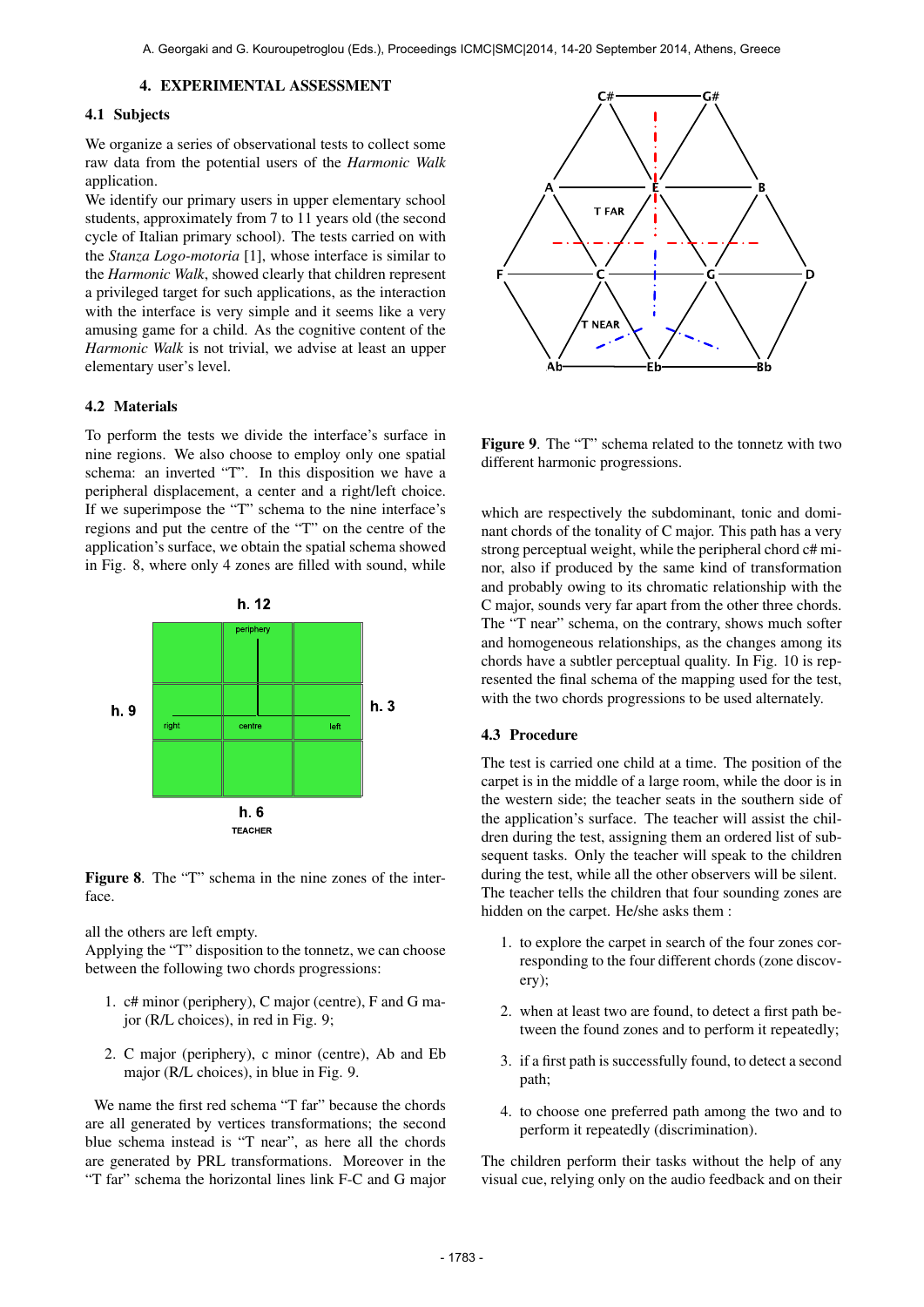

**TEACHER** 

Figure 10. The map of the space used for the experimental tests with the "T far" schema (in red) and the "T near" schema (in blue) with the door position.

spatial and orientation skills. The grid presented in Fig. 10 is explanatory and is not reported on the carpet. In this way the children are left free to build a path as they like, also going through silent zones.

# 4.4 Results

Table 2 reports the results of the tested group's successes as far as concerns the completion of the assigned tasks.

| <b>Tasks</b> | Zone Disc. | 1st Path | 2nd Path | Discr. |
|--------------|------------|----------|----------|--------|
| N. of cdn.   |            | 1 Q      |          |        |
| Perc.        | 75%        | 95%      | 70%      | 60%    |

Table 2. Successes obtained in pursuing the test's four tasks.

The great majority of the children (75%) were able to locate and to remember the position of the four chords they had to find on the carpet. Nearly all of them (95%), also if not able to find and to remember the position of all the four chords, were able to find a path linking at least two chords. As the tasks become more and more difficult, we see that the number of successes decreases. Actually, only the 70% of the children could find a second alternative path, and only the 60% were able to remember clearly the two different chord progressions so generated. Not all the children could express a preference among the two paths, also if they were able to discriminate the two harmonic progressions. Moreover, nearly no child was able to explain why they had preferred a determined path nor we noted differences between the group tested with the "T far" as with the "T near" chord progression.

A second observation set concerned the influence of world's asymmetries elements like the door and the teacher position and the form of the application surface. In particular we observed the starting point of the paths the children selected after the exploration phase.

Among 33 recorded paths (see Table 3), 11 had the centre

| Starting point | Centre | h. 9 |     |     |
|----------------|--------|------|-----|-----|
| N. of choices  |        |      |     |     |
| Percentage     | 33%    | 33%  | 21% | 12% |

Table 3. Preferred path starting points.

as a starting point, 11 the h. 9 position, 7 the h. 3 and 4 the h. 12. In this case the numbers confirm the strength of the world's asymmetries. In a rectangular form the centre is perceived as the only one point of equilibrium, and this explains one third of the choices. The other third is probably due to the door position, which marks the western side of the application (h. 9) as the most important side, influencing so the choice of the path's starting point. We also can observe that the door position bias was much stronger than the teacher's position, which would have led to choose the h. 12 position as the preferred starting point.

## 5. CONCLUSIONS AND FURTHER WORK

In this paper we described a system which allows an unskilled user to interact with the world of harmony in a simple and immediate way. A preliminary experiment was carried to show that children can locate different chords scattered on the application surface, remember their position and find one or more paths to link them. These fundamental premises are crucial for the development of the application, as they constitute the basilar conditions for the user's interaction. In our experimental tests world's asymmetries proved to play an important role, as they determined the behavior of the majority of the children, biasing the choice of their paths starting points. This interaction aspect needs further investigation also in relation to the spatial disposition of the chords and to their perceptual qualities. As far as concerns body's asymmetries, it can be noticed that the only directional axis employed for motion was always the front. It seems that the search for the target position was so compelling for the children, not to allow them any other motion direction.

The *Harmonic Walk* has proved to be enough robust to be used in many different application fields. The first, obvious one, is the music didactics with many possible projects to develop, like studies on different harmonic systems, voice intonation, melody accompaniment, improvisation and composition. Also if the tonnetz harmonic space representation has a very strong theoretical background, it can turn out to be unfit for tonal music applications, where the possibility of a direct link from a tonic chord to different many other chord degrees could be necessary. So, we might need to discuss and to experiment also other spatial chord dispositions. Moreover, as spatial thinking has been recognized by the educationists to have a very strong power of conveying information [14], the same spatial concepts and interaction modalities employed for the *Harmonic Walk* could be shared by other applications designed for the study of mathematics, geography, geometry or science. But, beyond these practical applications, more general research trends can be found to develop the *Har-*